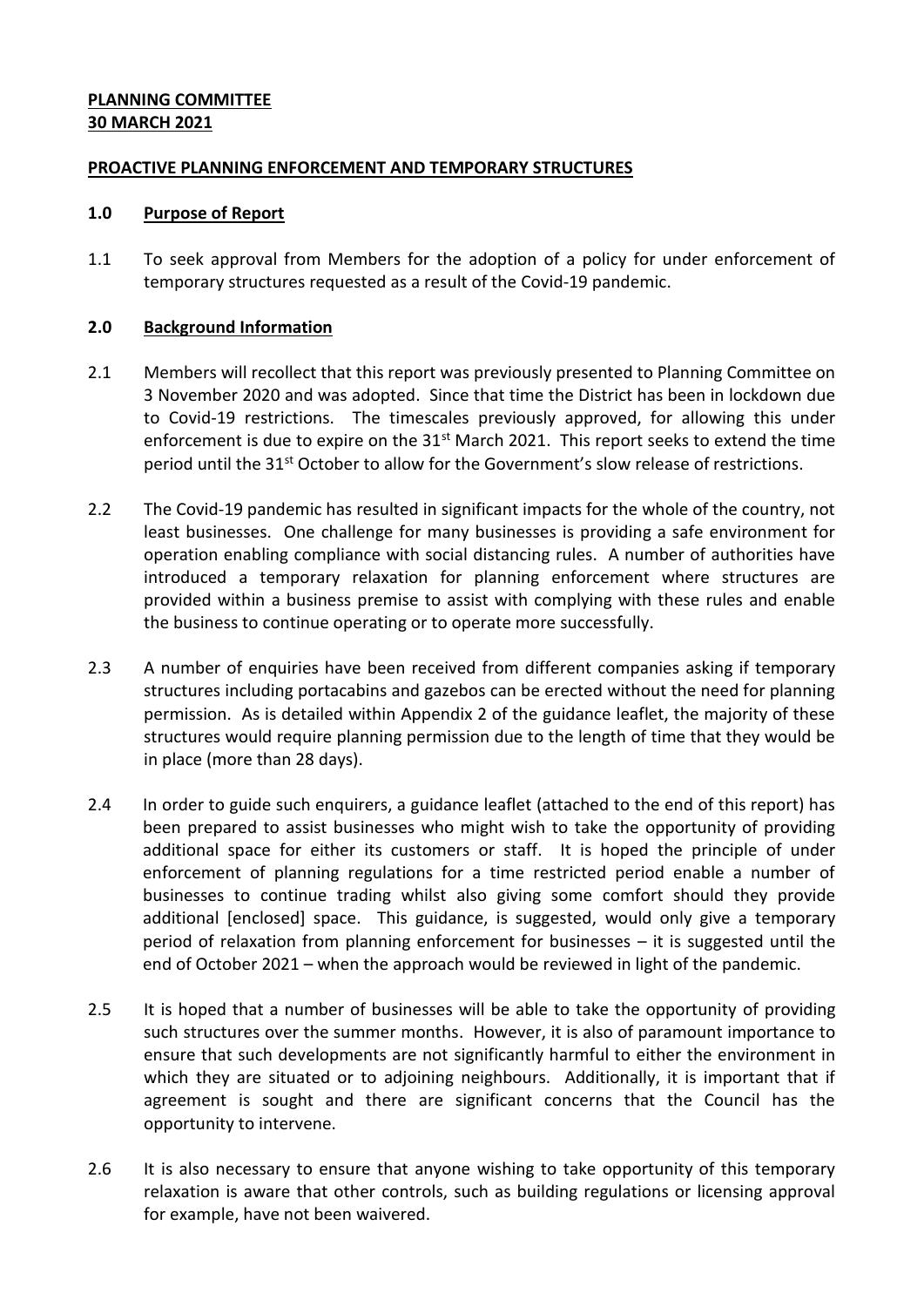# **3.0 Proposal**

- 3.1 In order for a business to benefit from these temporary changes, they would be required to submit details of their proposal to the Council for consideration. This would ideally be prior to undertaking the works. As detailed in the attachment, information required would comprise:
	- Business name, contact details of a named individual,
	- A site location plan,
	- A location plan including the location of the structure,
	- A description of the structure,
	- When the structure was erected or when do you plan to erect it,
	- Photos of the site including the area where the temporary structure will be located, and,
	- A brief overview of what the structure will be used for (including the hours it will be used for) and why the structure is required (related to Covid-19).

This would be assessed by an Officer as to whether or not it is acceptable and any decision made. In view of this being an informal temporary measure to under enforce, there would not be any right of appeal against the decision.

- 3.2 An assessment after  $31^{st}$  October 2021 would be taken in relation to any complaints that might have been received as well as to the 'state' of the Covid-19 pandemic. It is likely if no complaints have been received and the social distancing measures are still required, that a further extension in time would be permitted. However, this would be limited to ensure the development did not become immune from enforcement action.
- 3.3 It should be noted that any shelter which is 'substantially enclosed' (more than 50% of the sides are enclosed) will be required to be smokefree in accordance with the Health Act 2006 and the Smoke-free (Premises and Enforcement) Regulations 2006.
- 3.4 Businesses considering erecting some form of structure will also be advised to consider whether noise from people using the structure could cause problems to people in neighbouring properties?

# **4.0 Financial Implications**

4.1 This process would have no direct financial implications upon the Council outside of the time for Officers to record, assess and provide a decision on the request.

# **5.0 Equalities Implications**

5.1 The Council's approach to under enforcement of temporary buildings is not considered would have impact in terms of equality. Having a defined approach will ensure there is equal opportunity and that no individuals or groups are disadvantaged or discriminated against because of race, sex, disability, religion or belief, sexual orientation, gender reassignment, maternity and pregnancy, marriage or civil partnership, age, or social inequality.